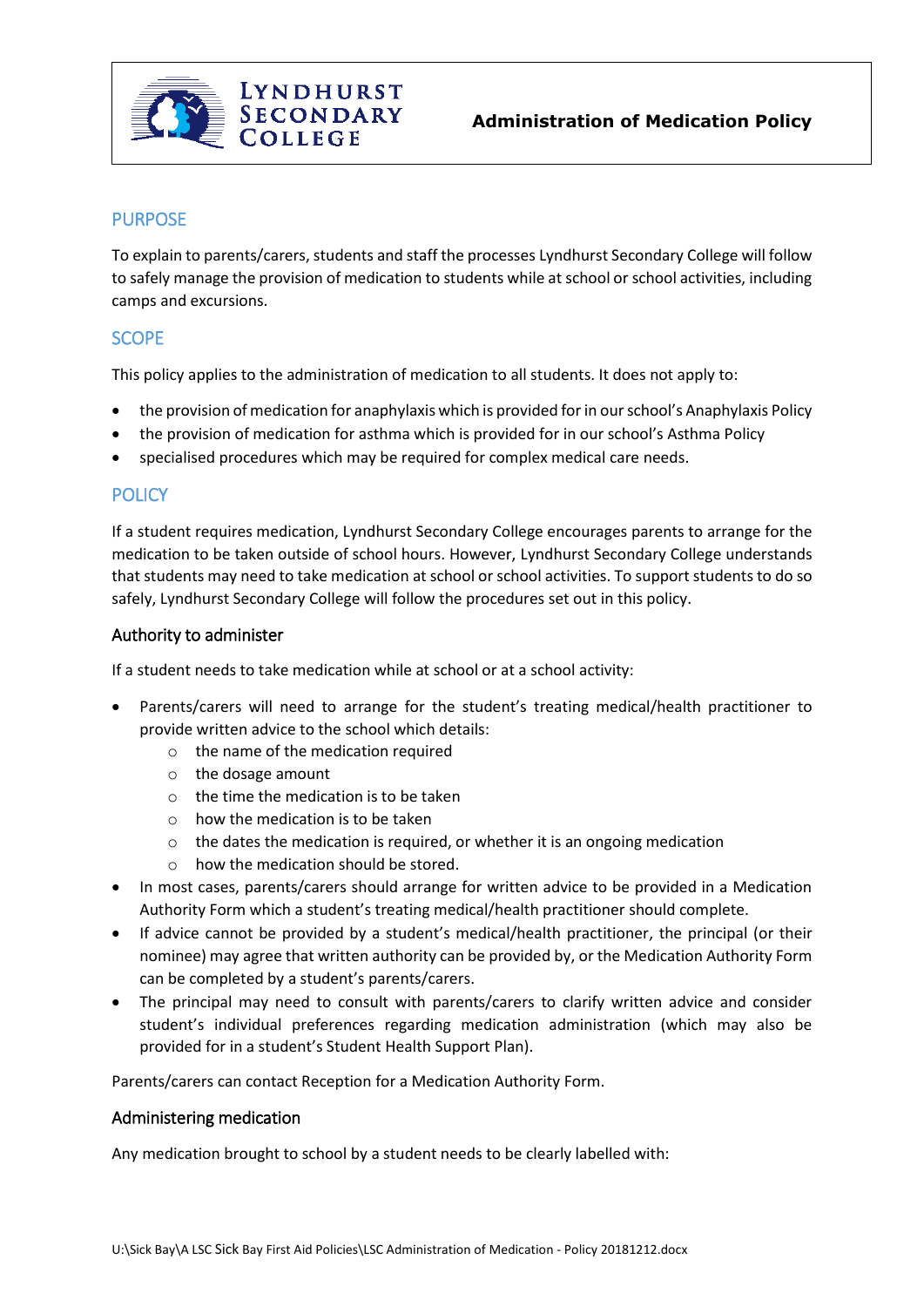

- the student's name
- the dosage required
- the time the medication needs to be administered.

Parents/carers need to ensure that the medication a student has at school is within its expiry date. If school staff become aware that the medication a student has at school has expired, they will promptly contact the student's parents/carers who will need to arrange for medication within the expiry date to be provided.

If a student needs to take medication at school or a school activity, the principal (or their nominee) will ensure that:

- 1. Medication is administered to the student in accordance with the Medication Authority Form so that:
	- the student receives their correct medication
	- in the proper dose
	- via the correct method (for example, inhaled or orally)
	- at the correct time of day.
- 2. A log is kept of medicine administered to a student.
- 3. Where possible, two staff members will supervise the administration of medication.
- 4. The teacher in charge of a student at the time their medication is required:
	- is informed that the student needs to receive their medication
	- if necessary, release the student from class to obtain their medication.

#### *Self-administration*

In some cases it may be appropriate for students to self-administer their medication. The principal may consult with parents/carers and consider advice from the student's medical/health practitioner to determine whether to allow a student to self-administer their medication.

If the principal decides to allow a student to self-administer their medication, the principal may require written acknowledgement from the student's medical/health practitioner, or the student's parents/carers that the student will self-administer their medication.

#### Storing medication

The principal (or their nominee) will put in place arrangements so that medication is stored:

- securely to minimise risk to others
- in a place only accessible by staff who are responsible for administering the medication
- away from a classroom (unless quick access is required)
- away from first aid kits
- according to packet instructions, particularly in relation to temperature.

For most students, Lyndhurst Secondary College will store student medication at sick bay.

The principal may decide, in consultation with parents/carers and/or on the advice of a student's treating medical/health practitioner: